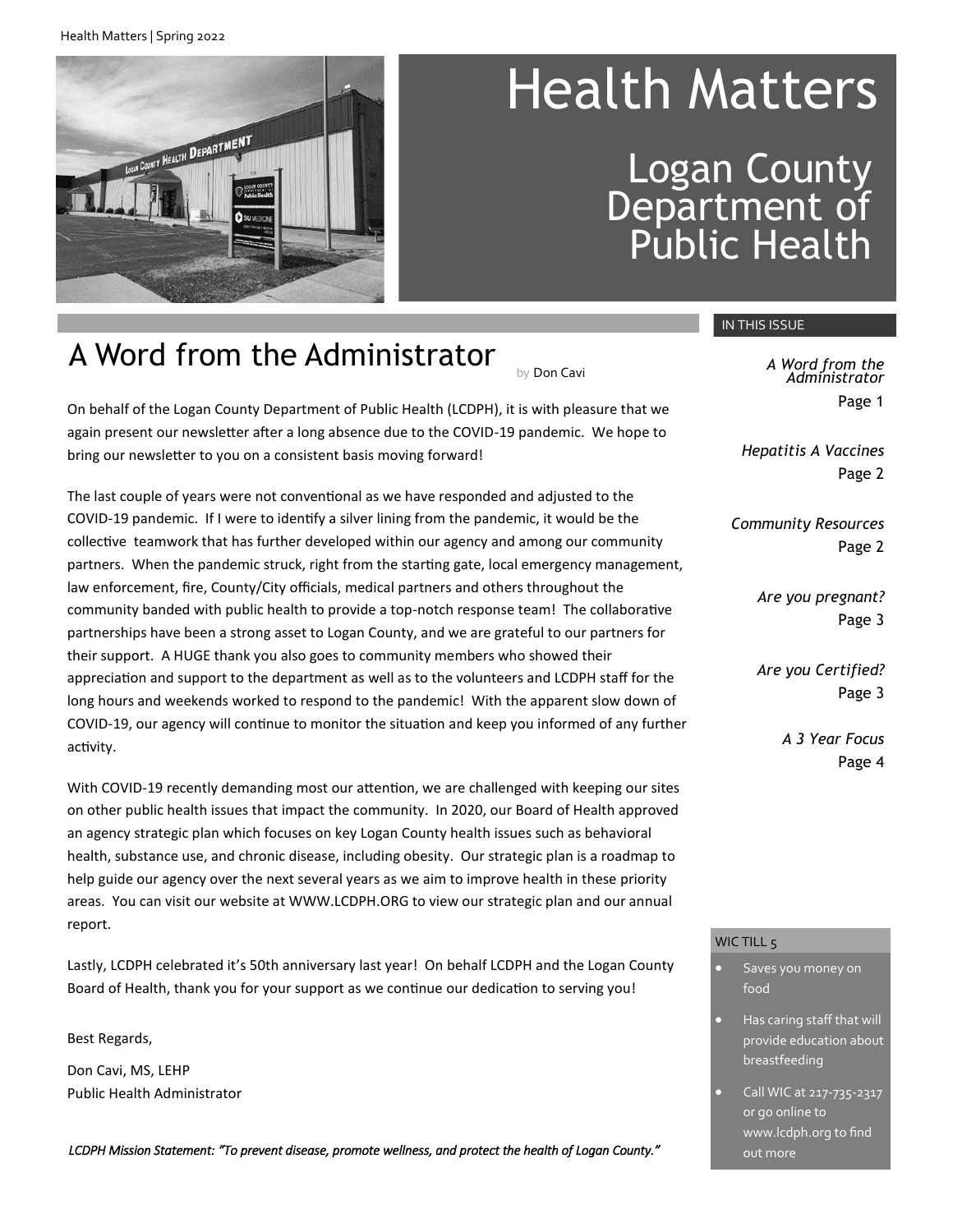### Hepatitis A Vaccines

by Kari Slager

Hepatitis A is a serious liver disease. According to the CDC, it is spreads through close, personal contact with an infected person or when a person unknowingly ingests the virus from objects, food or drinks that are contaminated by small amounts of stool from an infected person.

Adults with Hepatitis A can have symptoms including fatigue, low appetite, stomach pain, nausea and/or jaundice. Most children do not have any symptoms.

Per the CDC, a person infected with Hepatitis A can transmit the disease to other people even though they do not have any symptoms.

Most people who get sick with Hepatitis A feel sick for several weeks, but usually recover completely and have no serious liver damage. In rare cases of people over 50, it can cause liver failure or death.

Who needs a Hepatitis A vaccine? It is offered to children 12 months of age and older. It may be given at the same time as other vaccines.

The Logan County Department of Public Health (LCDPH) offers the Hepatitis A vaccine which is given as a two-shot series, separated by 6 months. The sooner you get vaccinated, the sooner you will improve your chances of protecting yourself from Hepatitis A. The vaccine is not a treatment for Hepatitis A and its accompanying symptoms; however, it is a vaccine to help you reduce your risk of getting Hepatitis A in the future.

LCDPH accepts most major insurance plans, including Medicare Part D. You may only be responsible for paying your plan's approved co-pay at the time of service. To be safe, it is recommended to call LCDPH ahead of time to ask about a co-pay that may be required.

LCDPH is open Monday-Friday from 7:30am-4:30pm. All public health services stop at 3:45pm. If you have questions regarding the Hepatitis A vaccine, please call LCDPH at 217-735-2317. For additional information regarding health department services, log onto the LCDPH website at www.lcdph.org.

Source: Centers for Disease Control and Prevention

### Community Resources

## **Logan County** online Resource Directory  $82 - 1 - 1$ www.logancountyresources.org 211. Get Connected. Get Help. www.pathcrisis.org ■CHESTNUT **E** HEALTH SYSTEMS' www.chestnut.org/prevention COMMUNITY HEALTH

### **Memorial Emotional Support Line**

#### Monday - Friday 8 a.m.-8 p.m.

This free confidential hotline is staffed by graduatelevel and licensed behavioral health clinicians and is available to anyone experiencing anxiety, depression or other behavioral health concerns.

#### 217-588-5509

**Memorial** 

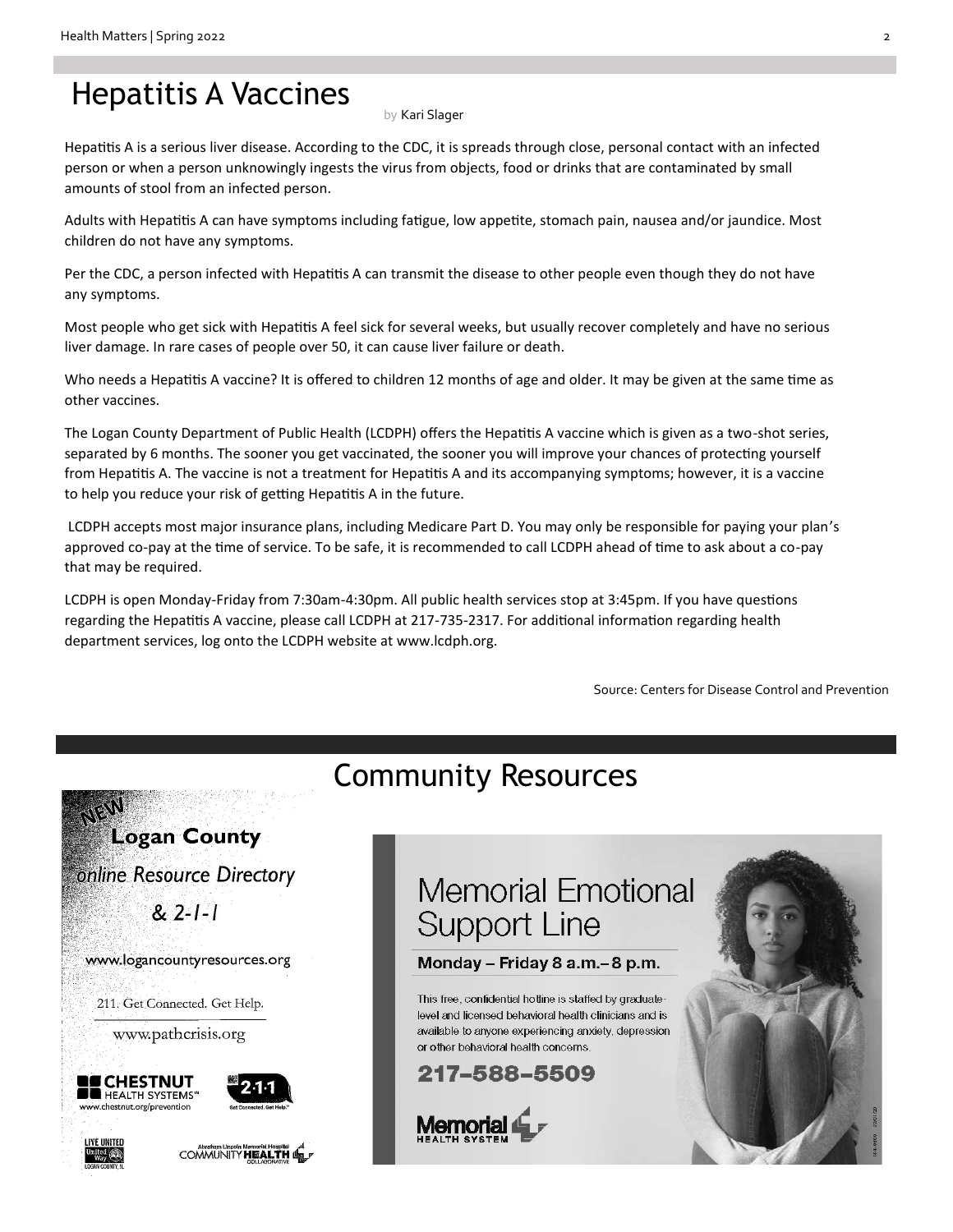### Are you pregnant? Do you have a baby or child under the age of 5? by Dana Oltmanns

WIC is here for you. Many changes have occurred in the last couple of years!

With the price of groceries going up, now is the time to check out what WIC has to offer in promoting healthy nutrition. You may qualify and not realize it.

Do you have SNAP? You can still be on WIC.

We now have an EBT card for use at the store. No more paper coupons. You can use the self-checkout lanes too. New foods have been added to your options. Fruit and vegetable cash benefit have also increased. WIC provides information about healthy food for your child and delicious recipes, too!

During the summer we have coupons to use at the ALMH Farmers Market!

Did you know that breastmilk offers many healthy advantages over formula? Our Breastfeeding Peer Counselor & WIC staff will help you with breastfeeding your baby.

Currently we offer phone appointments & curbside pickup!

For pregnant women and infants, we also offer a safety and education-oriented program to help families. Family case management is a support program. We give you diapers at each appointment and can help you get other items for your baby.

**LCDPH opened their milk depot for the Milk Bank of the Western Great Lakes on April 30, 2019.**

> Since opening, our milk depot has:

- Provided breastmilk for infants in neonatal intensive care units.
- Had 19 different donors from Lincoln and surrounding areas.
- Received over 74 gallons of breast milk from those donors!



Food Establishment inspection reports Americans get sick from get updated on our website once a quarter!

#### Are you Certified?

by Leah Benner



Did you know that the Illinois Food Service Sanitation Code requires that all food facilities have a Certified Food Protection Manager on site at all times food is prepared or served? This is why you need to ensure you have enough certified workers on staff to achieve compliance and to promote proper food sanitation.

To assist local food establishment needs by providing the ANSI-certified certification course, the Logan County Department of Public Health will be offering the 8-hour Certified Food Protection Manager course which will take place June 28th. Keep an eye out for registration! For more information and registration details, contact the Logan County Department of Public Health at 217-735-2317.